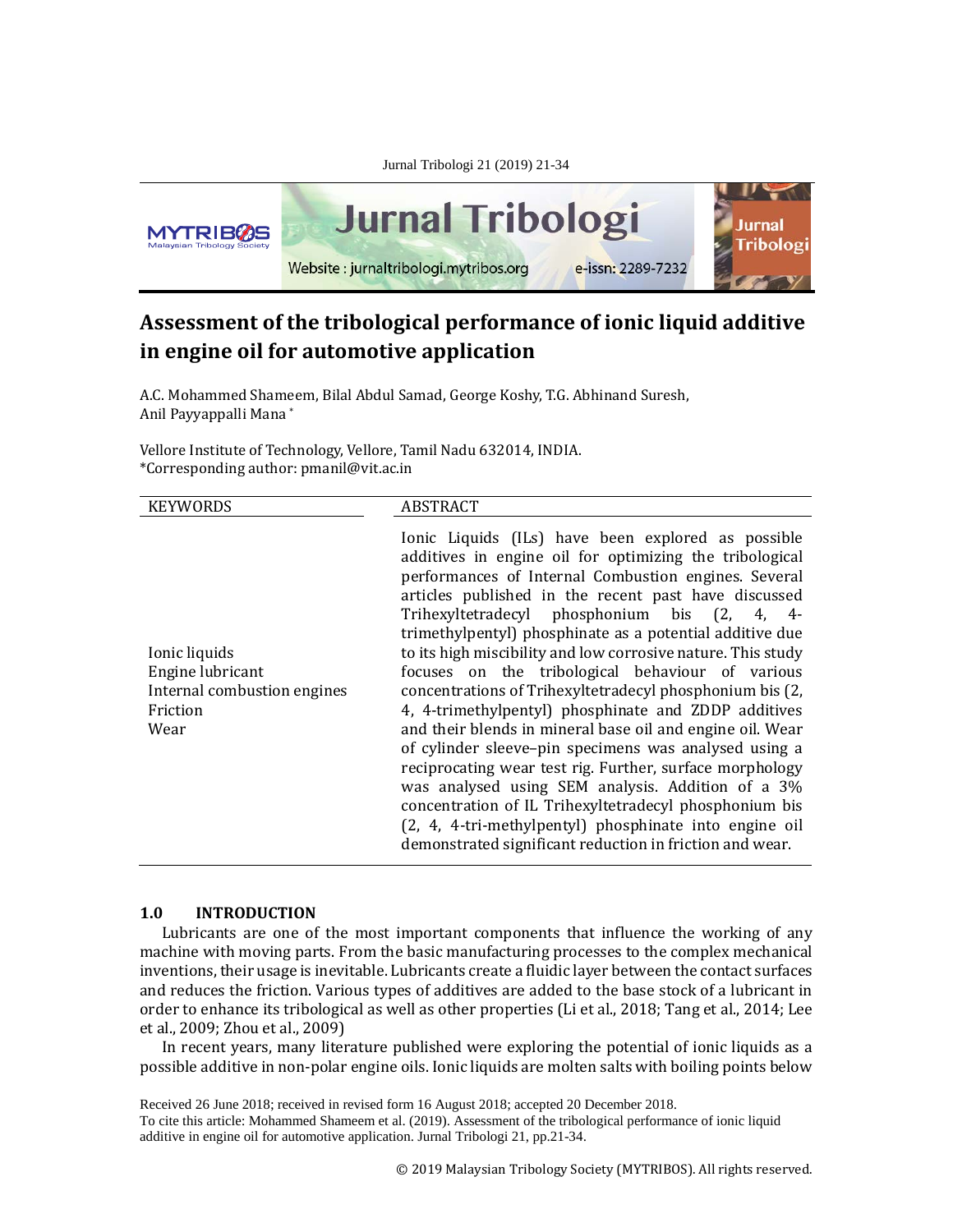the normal boiling point of water. Low miscibility and the corrosive nature of ILs in non-polar oils have limited the use of ILs as possible lubricant additives. In the family of ILs, phosphonium based ILs stood out as a potential candidate as an engine oil additive due to its ability to offer several advantages over other groups of ILs, including but not limited to, higher thermal stability, lower viscosity, and higher stability in strongly basic or strongly reducing conditions.

Ionic liquids (ILs) are in essence, low melting point organic salts. Their characteristics such as negligible vapor pressure, high thermal stability, electrical conductivity and controllable physical and chemical properties have raised their potential to be a high-performance green lubricant. With these properties, they are being researched as a solution to many lubrication problems in engineering applications (Palacio and Bhushan, 2010). Some studies proved that ILs could be effective due to a molecularly ordered layer formed at a static IL-solid interface. Further formation of a low friction boundary layer is facilitated when surfaces are set in relative motion (Horn, Evans, and Ninham, 1988). Even so, these ordered layers are found to be disrupted in a rubbing contact and resulted in the missing of an effective slip plane (Atkin and Warr, 2007; Gebbie et al., 2013; Min et al.,2009; Perkin et al., 2010; Perkin, 2012; Smith et al., 2012).

In 2001, Ye et al. were the first to investigate the use of ILs as lubricants and propose ILs as an alternative to conventional liquid lubricants. Since then, the number of published papers on the topic has increased steadily. In the past few years, researches have shown that ILs possess properties like non-flammability, high polarity, non-volatility, high viscosity and thermal stability. Various potentials of ILs have been developed and introduced to function as part of industrial devices, equipment and machinery (Bermúdez et al., 2007; Dörr, 2012; Thuy Pham et al., 2009; Wasserscheid and Welton, 2007).

Due to the presence of ions, ILs have been shown to have influence in ready adsorption onto metal ions, which typically possess some form of charged layers. The reduction in friction and wear in boundary lubrication is due to the formation of relatively thick and low friction layers, which are thought to be because of surface adsorption and long alkyl chains (Somers et al., 2013). ILs have the ability to form an adequate lubricant layer which can provide higher load carrying capacity on the metal asperities during different lubricating regimes such as hydrodynamic, elastohydrodynamic and boundary lubrication. It also has the capability of supplying wide temperature range for cooling action, which is larger, compared to conventional fluid lubricants (Amiril et al., 2017).

Bowden and Tabor (Popov, 2010) proposed a mechanism illustrating the formation of boundary lubricating film at the interaction area. This contact mechanism had an effect on the viscosity levels of lubricants and their anti-wear and anti-friction abilities were well explained. According to Mendonça et al., 2012, chemical reactions occurring at molecular level has a prominent impact on the performance of IL lubricants on the interacting surfaces. The main chemical reaction involved is the atomic adsorption of ILs on the interaction area. Generation of mechanical and thermal energy during the boundary and mixed lubrication conditions boosts the rate of these chemical reactions (Somers et al., 2013). Heat energy is produced as a result of rubbing motion and leads to the formation of tribofilm in the interface territory (Zhang et al., 2009). Besides this, higher load carrying capacity and wear and friction reduction were achieved with the development of adsorbed molecules or films. The strong electrostatic interactions of ILs and metallic surfaces plays a vital role in this process (Jim enez et al., 2006; Palacio and Bhushan, 2010). Researches have shown that these layer formations are much faster than mineral water and oil. Covalent bonds are formed between IL molecules and metal substrates during the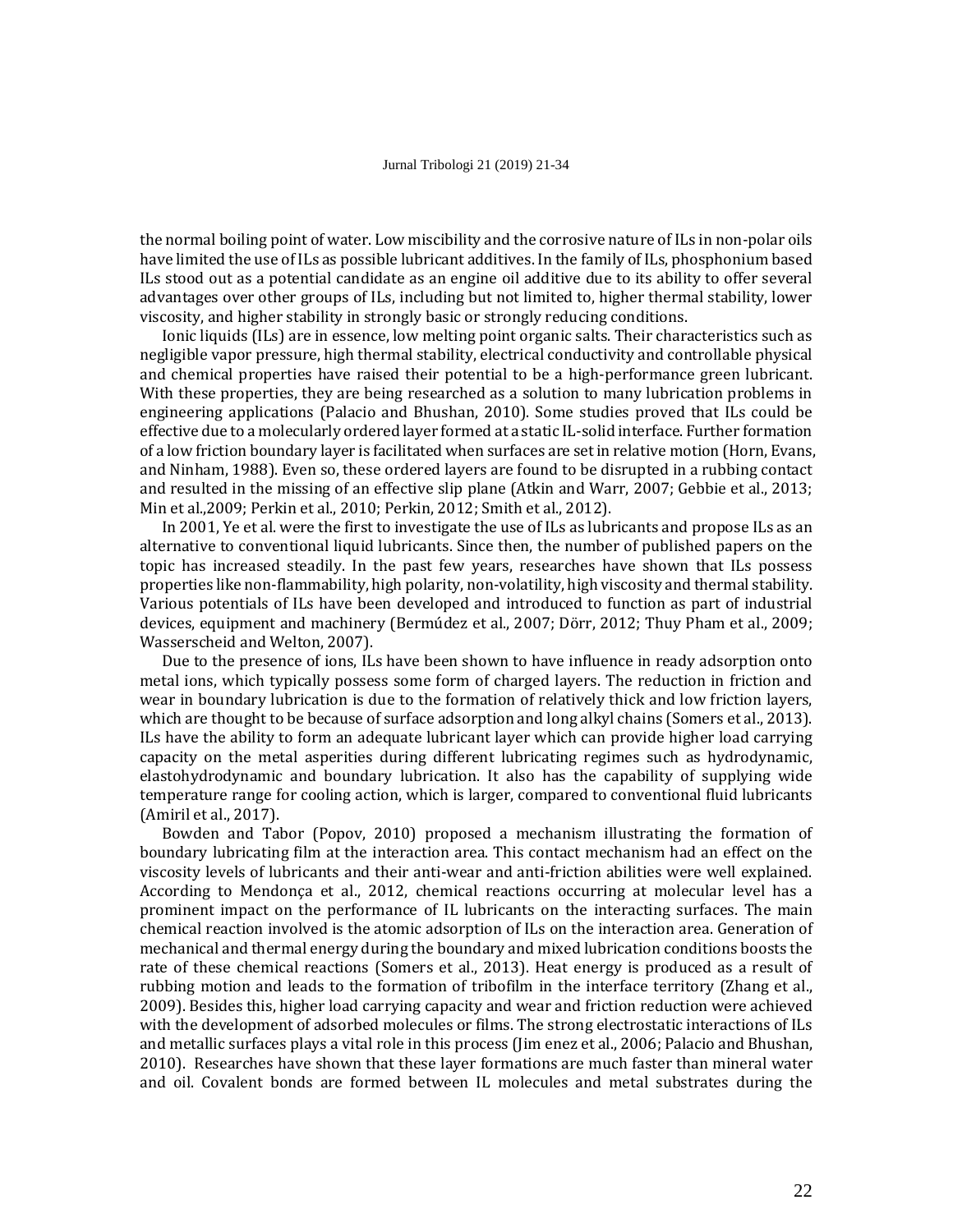chemical process. This causes chemical reactions, which could lead to faster adsorption rate during metal-IL interaction (Brinksmeier et al., 2015; Davis et al., 2015; Guoet et al., 2015).

From the several investigations done on the capability of ILs as lubricant additives, maintaining an optimum lubrication performance level was found difficult. This was due to the corrosive attack of ILs on lubricated metal surfaces and low miscibility of ILs in the non-polar oils (Qu *et* al., 2009; Yu *et* al., 2012). Besides this, considering the large cost of ILs, they are being used only in smaller quantities than bulk quantities for engineering applications. Nevertheless, the overall cost of using ILs in real applications can be brought down by the multiple recycling of ILs after use (Plechkova *et* al. 2008). This cost efficiency factor of IL inspired further investigations into this matter. Anand *et* al. in 2016 performed a study on the interaction between ILs and prevailed additives in engine-aged lubricants and their tribological behavior of ring-liner tribosystem. The ionic liquids used were Trihexyltetradecyl phosphonium bis (2, 4, 4-tri-methylpentyl) phosphinate and Trihexyltetradecyl phosphonium bis (2-ethyl- hexyl) phosphate. The phosphonium based ILs used in this case helped in the recovery of tribological performance of aged lubricants towards the end of their service life.

Zinc dithiophosphates (also known as ZDDP) are among the most successful and effective additives ever invented for lubricant application due to its corrosion and oxidation inhibition capacity, low cost and multi-functionality. Introduced in over 60 years ago, these chemical compounds are still widely used and present in almost all the engine oil produced (Spikes. H, 2004).

From the literature, it was observed that research work related to analysing the tribological behaviour of the blended mix of IL and ZDDP with a fully formulated engine oil at various temperatures is limited. The present research work focuses on analysing the friction and wear behaviour of ionic liquid, Trihexyltetradecyl phosphonium bis (2, 4, 4-trimethylpentyl) phosphinate and ZDDP at various proportions when blended with mineral base oil and engine oil.

### **2.0 EXPERIMENTATION**

# **2.1 Sample Preparation**

Tribological studies were planned in such a way as to simulate the contact conditions in an engine where the piston ring makes contact with the cylinder sleeve. In a cylinder-piston assembly, while assembling, the ring is compressed slightly and placed inside the cylinder. The outer diameter of the dismantled ring will be more than the inner diameter of the cylinder sleeve. Hence when the piston ring and cylinder sleeve are cut to segments, the ring samples may not conform perfectly to the cylinder sleeve segments. To avoid this uncertainty and to ensure high contact pressures, a hemispherical tipped pin was used to make contact with the sleeve segment.

For preparing the sleeve samples, a 115 mm diameter cast iron cylinder sleeve that is used in IC engines was cut into 9 equal segments with a 40-degree profile angle for each segment. The sleeve samples were produced using a wire electrical discharge machine (Wire EDM) to achieve precise dimensions. To ensure a point contact, a hemispherically tipped pin was used as the counter facing body. The pin was machined from an EN31 cylindrical rod by turning operation. EN31 is an alloy steel rich in carbon and chromium and offers high hardness and abrasion resistance. The pin diameter was reduced to 10mm gradually and one of the two ends were formed into a hemisphere by turning operation. The pin and sleeve samples are shown in Figure 1.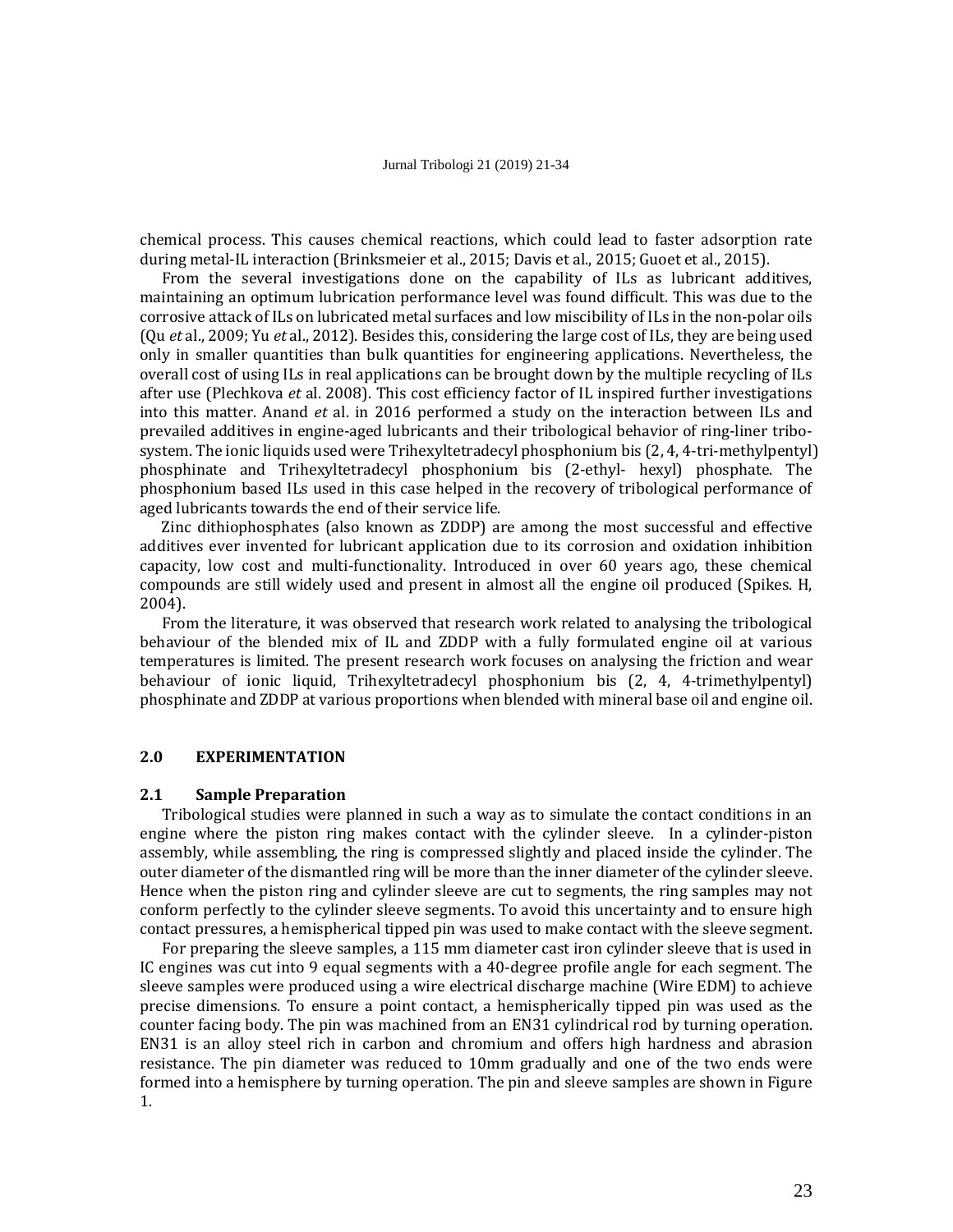

Figure 1: Pin and cylinder sleeve samples after cutting and machining.

# **2.2 Test Lubricant Preparation**

The test lubricant solutions were prepared using mineral base oil, Trihexyltetradecyl phosphonium bis (2,4,4-trimethylpentyl) phosphinate and Zinc dialkyl dithiophosphate (ZDDP). ZDDP is used here to investigate its interaction with IL. The IL for the present experiments was procured from Zigma Aldrich®. To mix the IL and ZDDP at an optimum concentration, the concentration of ZDDP that offers the minimum coefficient of friction and wear was determined first. Table 1 presents the properties of the mineral base oil SAE 30.

| Table 1: Properties of the mineral base oil |                 |              |  |
|---------------------------------------------|-----------------|--------------|--|
| <b>Property</b>                             | <b>Standard</b> | <b>Value</b> |  |
| Viscosity Index                             |                 | 97           |  |
| Flashpoint 'C                               | $D-92$          | 252          |  |
| Sulphur,% mass                              | D-129           | 0.0178(T)    |  |
| KV @ 100'C, cSt                             | $D-445$         | 10.72        |  |
| KV @ 40'C, cSt                              | D-445           | 92.77        |  |
| PMCC Flashpoint, 'C                         | $D-93$          | 234          |  |
| Pour point 'C                               | $D-97$          | -3           |  |

To conduct the experiments, lubricant blends were prepared with concentrations of the additives as given in Table 2. To obtain the desired concentration, a pre-calculated amount of additive was measured using a micropipette and poured into a premeasured quantity of base oil. This mixture was then stirred thoroughly to ensure a homogeneous mixture.

| Test set-I          | <b>Test set-II</b> | <b>Test set-III</b>   | <b>Test set-IV</b> |
|---------------------|--------------------|-----------------------|--------------------|
| % of IL in base oil | % of ZDDP in base  | IL and ZDDP in base   | IL and ZDDP in     |
|                     | oil                | oil                   | engine oil         |
|                     |                    | 1% IL with 1% of ZDDP |                    |
|                     | 0.5                | 3% IL with 1% of ZDDP |                    |
|                     | ገ.1                | 5% IL with 1% of ZDDP |                    |

Table 2: Prepared lubricants with varying concentrations of the additives

# **2.3 Experimental Setup**

The experiments to analyze the friction and wear characteristics were performed on a reciprocating wear testing machine (Figure 2). The machine is provided with sample holders to fix the lower sample – cylinder sleeve segment and the reciprocating upper sample-pin as shown in Figure 3.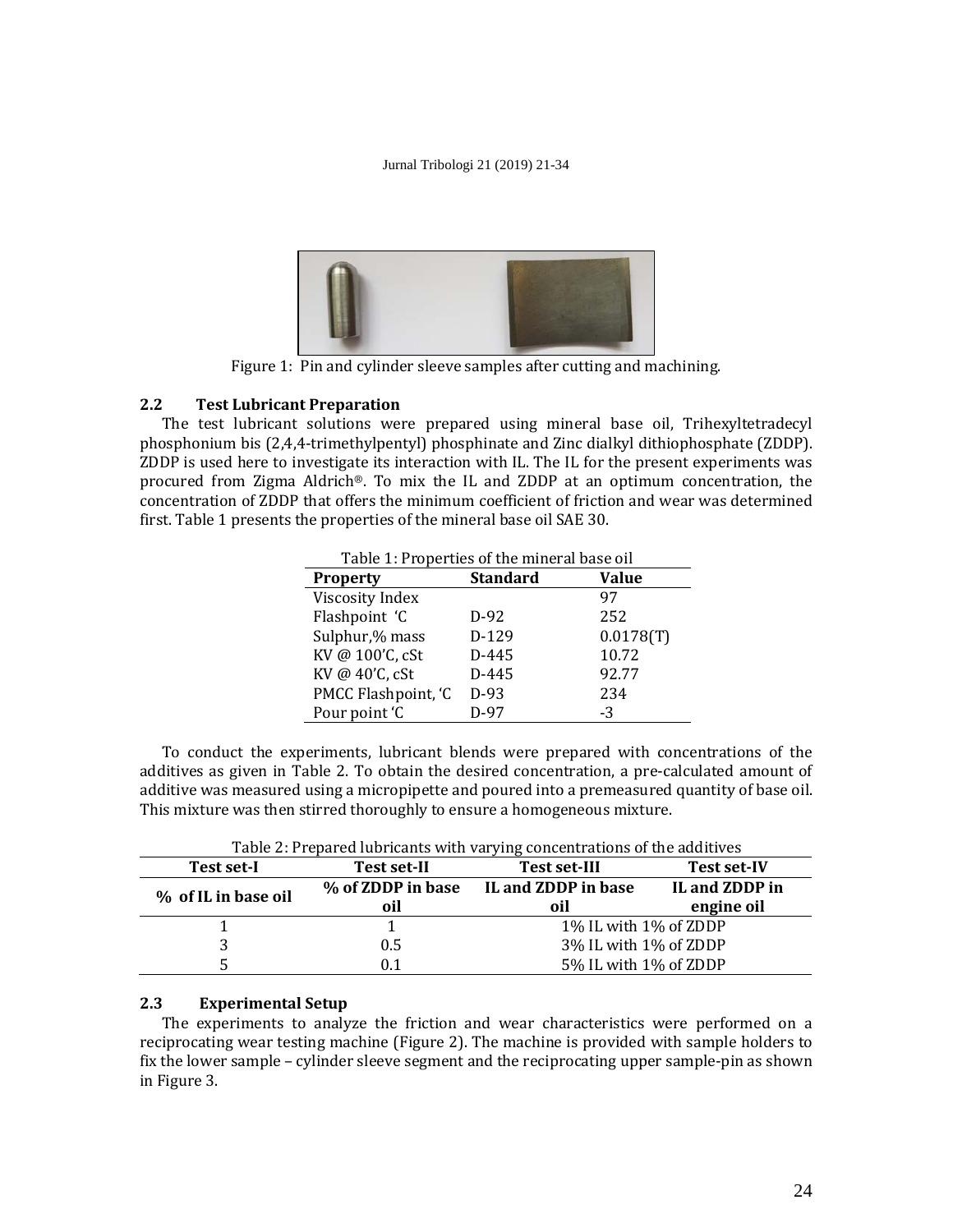

Figure 2: Schematic sketch of the reciprocating friction and wear testing machine.

The equipment is provided with various sensors for measuring wear depth, load, temperature and frictional force. A dead weight loading arrangement is used to apply the normal load acting on the upper sample. A heating coil positioned below the lower sample fixture controls the sample temperature. The frictional force is recorded by a pressure transducer. A linearly variable resistance transducer (LVRT) measure the cumulative wear of the upper and lower samples.



Figure 3: Sample setup on the wear testing machine.

The acquired data from the machine is processed using a computer with Winducom® software. In the experimental setup as shown in Figure 3, a linear wear track is produced due to the reciprocating motion. Table 3 presents the test parameters. The load 50 N was selected based on a previous research (Anil and Vasudevan, 2017) to nearly simulate an initial contact pressure of 2 GPa. The stroke length of 15mm was set to ensure the presence of boundary lubricated conditions at the reversal positions of sliding.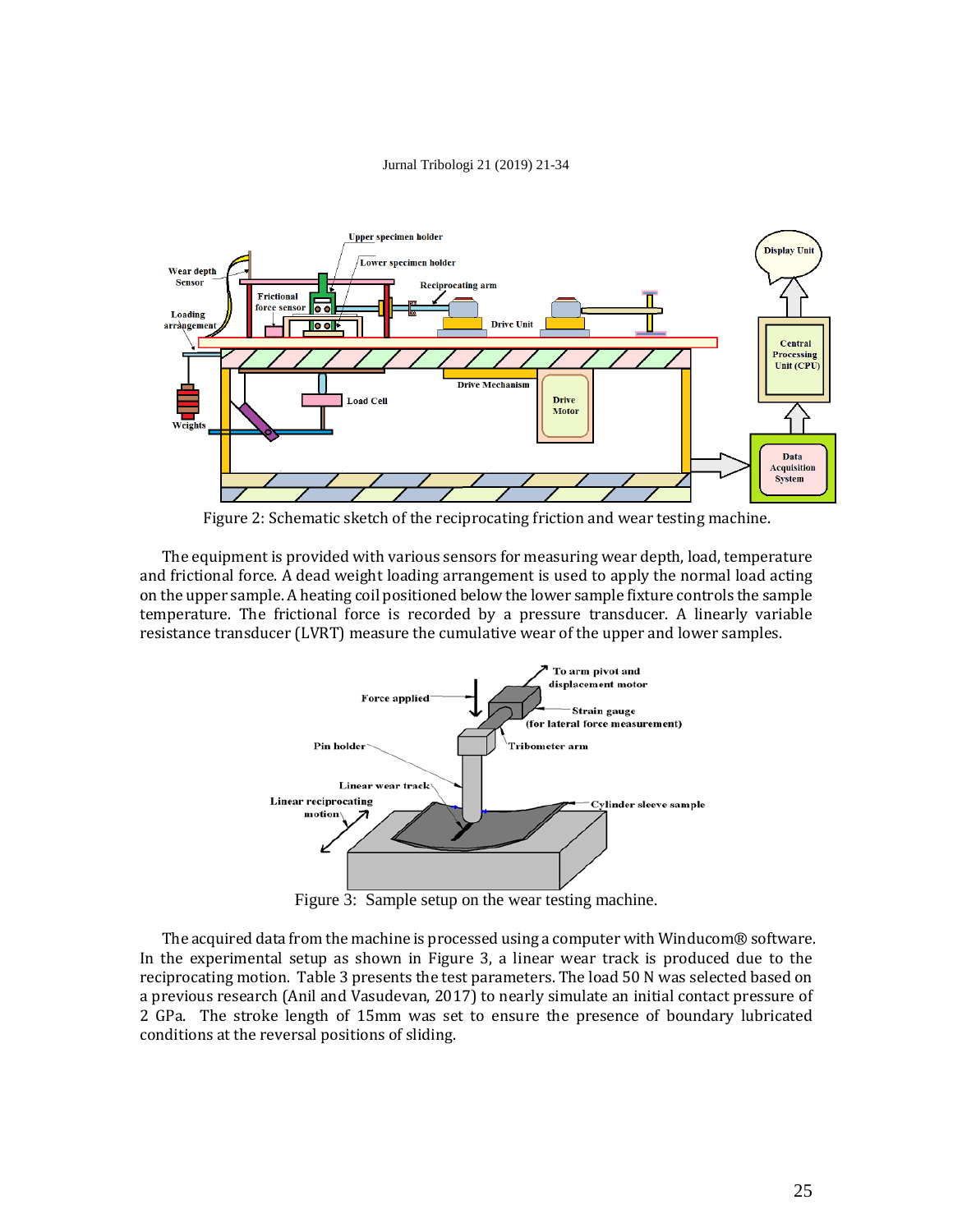| Table 3: Test parameters. |       |  |
|---------------------------|-------|--|
| <b>Parameters</b>         | Value |  |
| Load $(N)$                | 50    |  |
| Temperature $(^{\circ}C)$ | 100   |  |
| Duration (min)            | 120   |  |
| Stroke length(mm)         | 15    |  |
| Oscillation frequency(Hz) | 10    |  |

The tests were performed for a duration of 120 minutes with the four sets of blends (Test set-I, II, III and IV) as mentioned in Table 2. After completion of each test, the wear scar on the sleeve specimen was analyzed under a high-resolution digital microscope to determine the wear track width. This data was used to compare the wear track width obtained with various samples. Since the length of the wear track correspond to 15mm stroke length in the wear testing machine, the widths of the wear tracks were compared in order to determine the test solutions with the least wear.The coefficient of friction data was analyzed and comparative graphs were plotted. The surface of the tested specimens was analyzed using a Scanning Electron Microscope (SEM) and the composition of the material on the surface was examined by Energy dispersive X-Ray spectroscopy (EDS).

# **3.0 RESULTS AND DISCUSSION**

# **3.1 Wear Tests with Lubricants with 1%, 3% and 5% of IL in Mineral Base Oil (Test set-I)**

Figure 4 presents the variation of the coefficient of friction and wear track width obtained for various samples. It was observed that, the COF was the least for 3% IL lubricated sample in the initial stages. After about 30 minutes of sliding, the COF increased considerably. This can be explained by the breakdown of the mineral base oil. Without the presence of additives, mineral base oil has a short life. The breakdown occurs due to the breakdown of hydrocarbon chains. The behaviour of coefficient of friction is reflected in the wear track width also. After 120 minutes of running, wear track width was found to be least for 3 % IL in base oil. The trend is nearly the same for 5% IL also.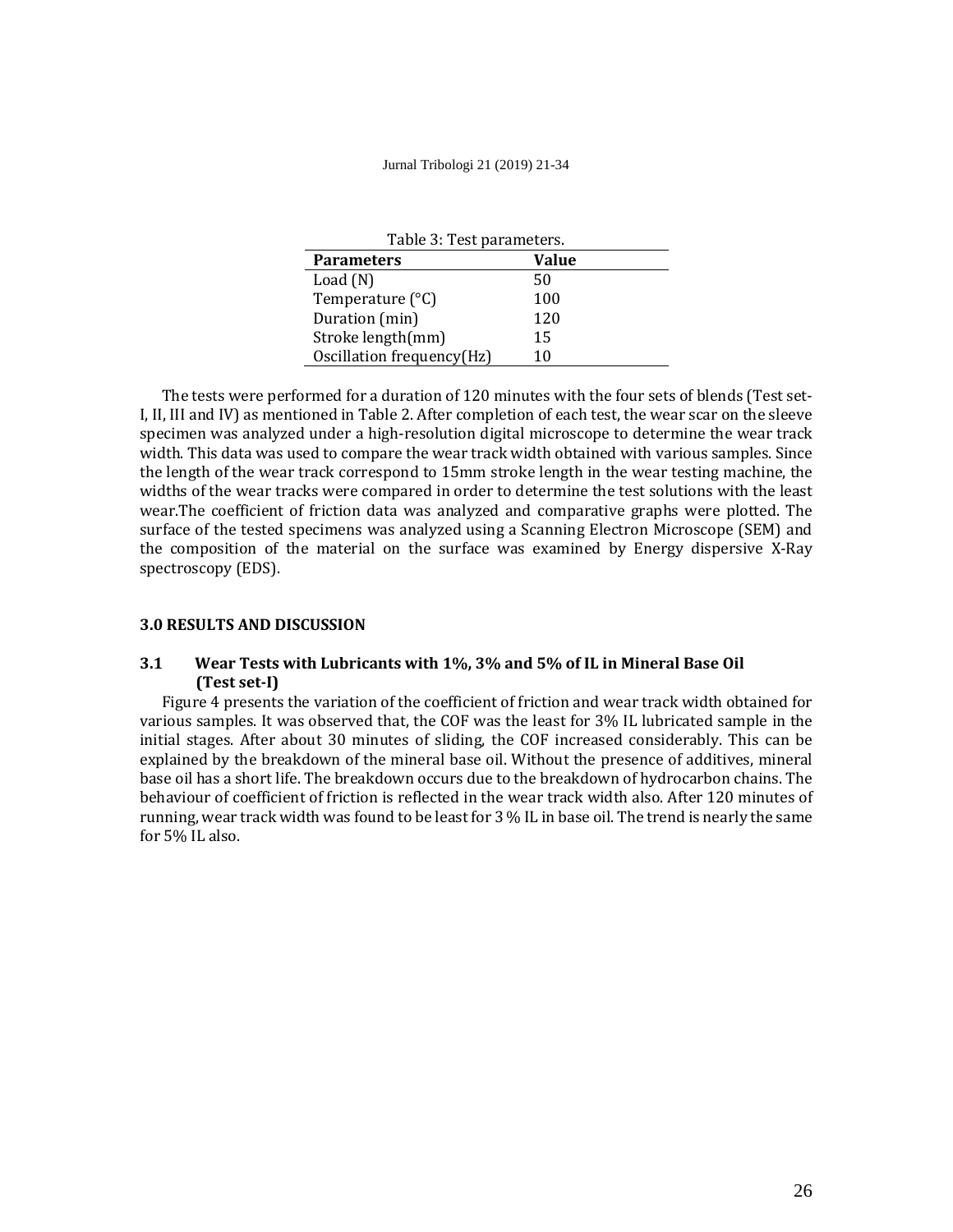

Figure 4: (a) Comparison of COF of samples tested with 1%, 3% and 5% IL in base oil, (b) Comparison of wear track width of samples tested with 1%, 3% and 5% IL in base oil

# **3.2 Wear Tests with Lubricants with 0.1%, 0.5% and 1% of ZDDP in Mineral Base Oil (Test set-II)**

Figure 5 presents the test results of Test set-II. The plot clearly shows that the least average coefficient of friction was obtained when 1% ZDDP was added in mineral base oil. The coefficient of friction was about 0.22 in the beginning and reduced progressively to 0.16 at the end of 120 minutes of sliding. Furthermore, the coefficient of friction values obtained with 0.1 % ZDDP blend exhibited values close to 0.26 initially and progressed with a fluctuating trend. For the 0.5% blend, it was found to highly fluctuating from the beginning. This fluctuating trend in coefficient of friction is due to the breakdown of the protective film (Qu et al., 2012). Wear track width also showed a minimum value in the case of 1% blend. However, the wear track width was nearly the same for 0.1 % and 0.5 % blends. The resemblance in wear track widths were also reflected in the coefficient of friction values for these blends.



Figure 5: (a) Comparison of COF of samples tested with 0.1%, 0.5% and 1% ZDDP in base oil, (b) Comparison of wear track width of samples tested with 0.1%, 0.5% and 1% ZDDP in base oil.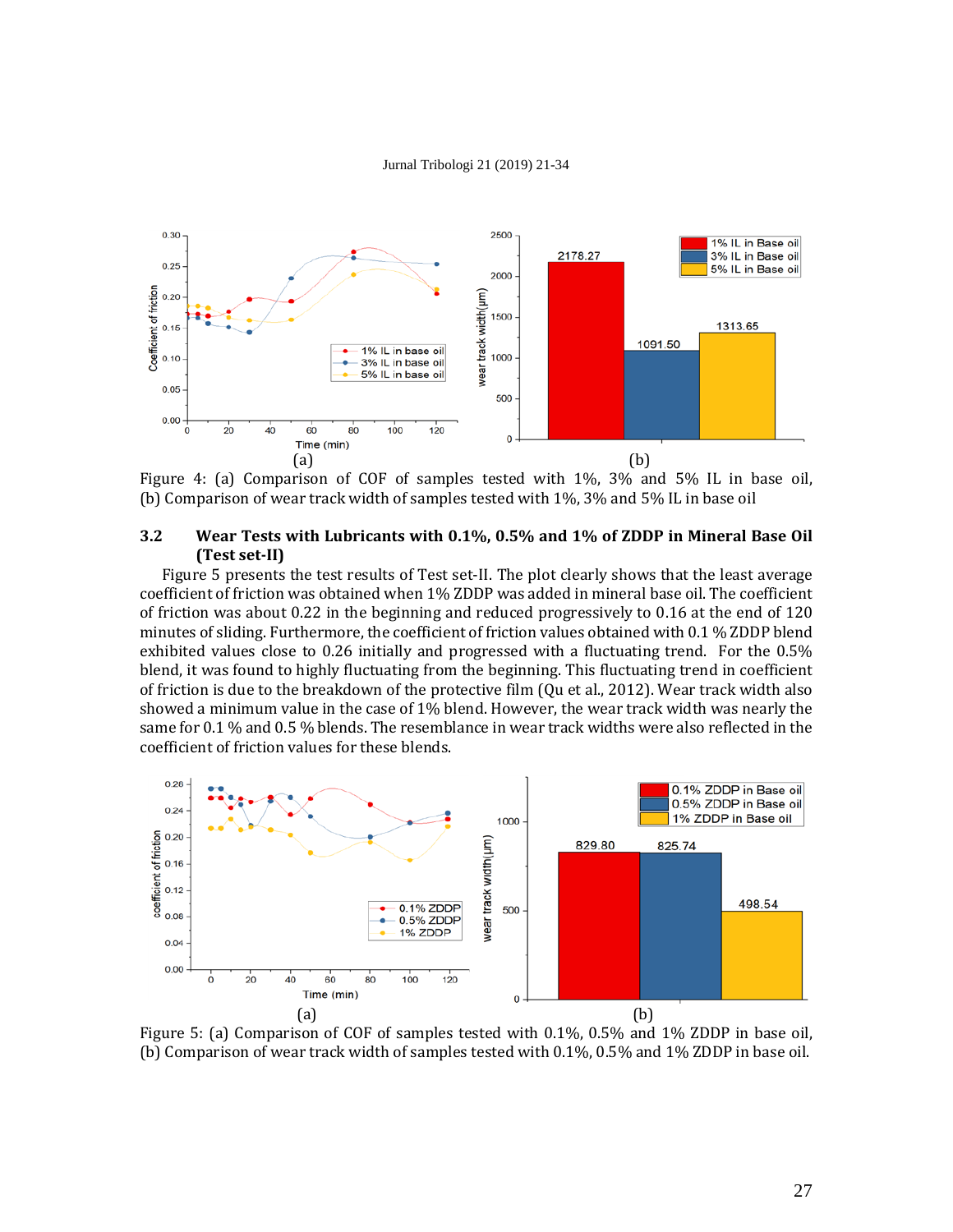# **3.3 Wear Tests with the Mixture of 1% ZDDP and Varying Concentrations of IL in Base Oil (Test set-III)**

Tests conducted with ZDDP in the base oil showed that 1 % exhibited the lowest wear and coefficient of friction. When tested as per Test set-I, it was confirmed that 3 % IL in base oil exhibited the least coefficient of friction and wear track width. Similarly when tested as per Test set-II, it was demonstrated that 1% ZDDP presented the best tribological behaviour. Furthermore, the interaction of these two additives have to be analysed in base oil and engine oil. For achieving this, blends were prepared in base oil with each having 1% ZDDP and 1%, 3% and 5% concentrations of IL as mentioned in Table 2 for Test set-III. Similar to the previous tests, the COF and wear track widths were compared.

From Figure 6, it may be noted that the initial coefficient of friction varied between 0.115 and 0.14 for the three blends. The coefficient of friction was found to be progressively increasing for the 1% IL blend with ZDDP and remained at 0.145 at the end of 120 minutes of sliding. 3% and 5% blends with 1% ZDDP exhibited a similar friction behaviour from 60 to 120 minutes. However, from the wear track width plot, it was observed that 3% IL exhibited the least width. Furthermore the 5% IL blend showed the maximum wear track width that is nearly 2.5 times that of 3% blend.



Figure 6: (a) Comparison of COF values of specimens tested with blends of IL and ZDDP in base oil (b) Comparison of wear track width of specimens tested with blends of IL and ZDDP in base oil

### **3.4 Wear tests with IL in fully formulated engine oil (Test set-IV)**

From the mineral base oil tests with different blends of IL and ZDDP, it was observed that 3% concentration of IL and 1% concentration ZDDP exhibited the best tribological performance. This has to be verified in fully formulated engine oil. For this, blends were prepared in fully formulated engine oil as presented in Test set -IV in Table 2. Tests were performed with these blends in engine oil as well as in unblended engine oil. The coefficient of friction data obtained showed a significant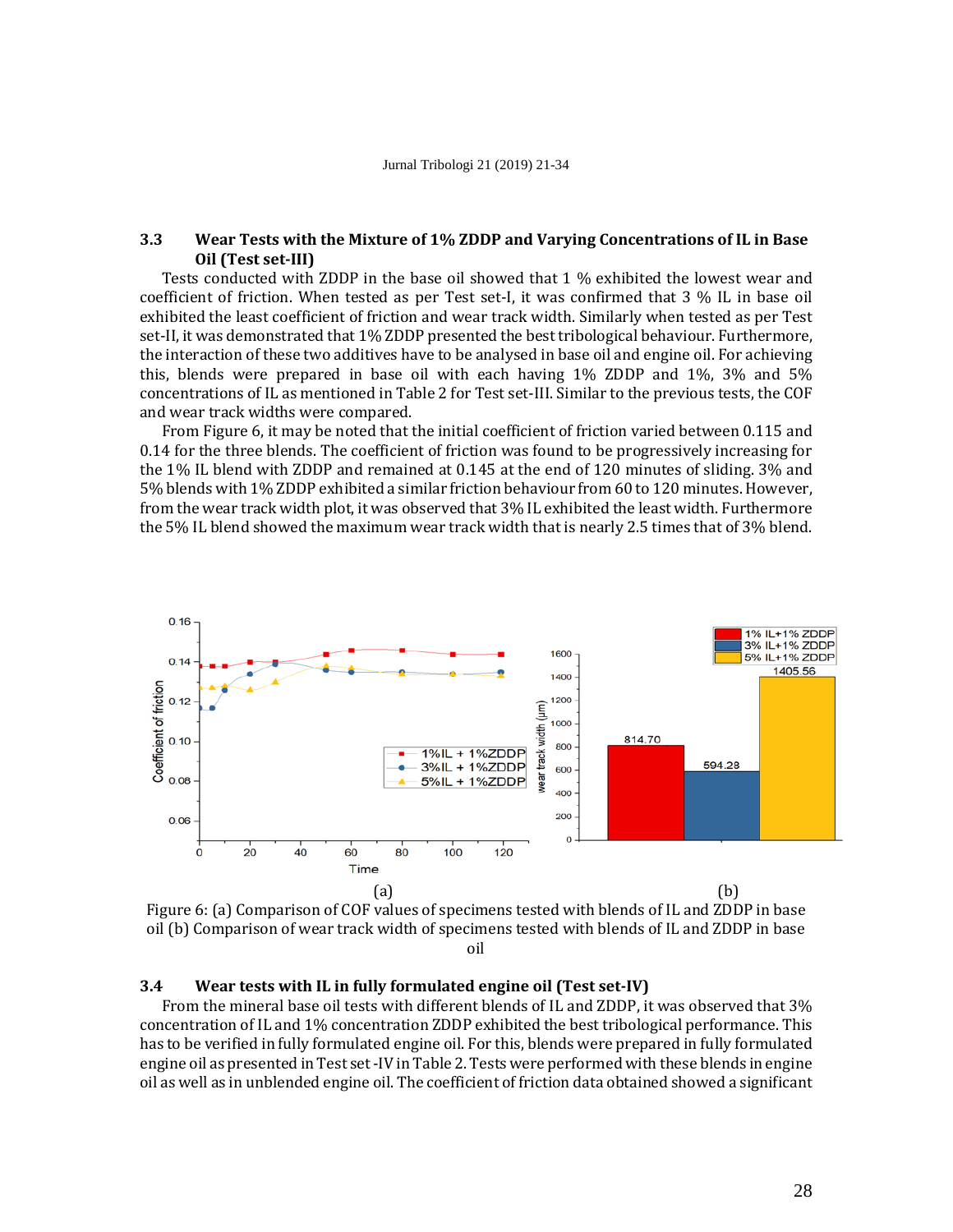reduction with the 3% IL + Engine oil when compared to pure engine oil. This can be clearly observed from the Figure 7.



Figure 7: (a). Comparison of COF values of specimens tested with blends of IL and engine oil, (b) Comparison of wear track widths of specimens tested with blends of IL and engine oil

| Table 4: Comparison of wear track widths.                                                                                  |      |                                                                                                             |  |
|----------------------------------------------------------------------------------------------------------------------------|------|-------------------------------------------------------------------------------------------------------------|--|
| <b>Minimum</b><br>coefficient of<br>friction in the test<br><b>Test</b><br>sets at the end of<br>120 minutes of<br>sliding |      | Minimum Wear<br>track width<br>(micrometers) in<br>the test sets at the<br>end of 120 minutes<br>of sliding |  |
| Set-I                                                                                                                      | 0.21 | 1091.50                                                                                                     |  |
| Set-II                                                                                                                     | 0.22 | 825.74                                                                                                      |  |
| Set-III                                                                                                                    | 0.13 | 594.28                                                                                                      |  |
| Set-IV                                                                                                                     | 0.11 | 1144.97                                                                                                     |  |

A comparison of the wear track width also confirms the findings of reduced wear width for 3% IL lubricated sample. However, the wear track width was found to be higher when compared to Tests with Set-I, II and III. The obtained values of wear track widths with various test sets are presented in Table 4. Even though the coefficient of friction obtained with 3 %IL and 1% ZDDP in engine oil was found to be low, the wear track width with this blend was found to be high (1144.87 micrometres). The same blend in base oil showed the least wear track width (594.28 micrometres) and coefficient of friction of 0.13. The wear track width of all the 13 samples varied between 2178.27 and 498.54 micrometres. The least value was obtained when tested with 1% ZDDP in base oil. The increase in wear track width for the Test set-IV should be analysed carefully. Ionic liquids have a tendency to cause chemical reactions on steel surfaces and cause chemical wear. Qu et al., (2012) have reported a synergy between ZDDP and phosphonium based IL in 5W-30 engine oil with reduced wear rate of nearly 70% when compared to PAO base oil and IL blend. In the present study with 3% IL and 1% ZDDP in engine oil, even though the coefficient of friction reduced by almost 45 %, the wear track width increased by about 5% than when blended with 3% IL in mineral base oil. This may be attributed to the corrosive nature of the IL. From the Figure 7, it can be seen that there is no fluctuating behaviour for the coefficient of friction. This indicates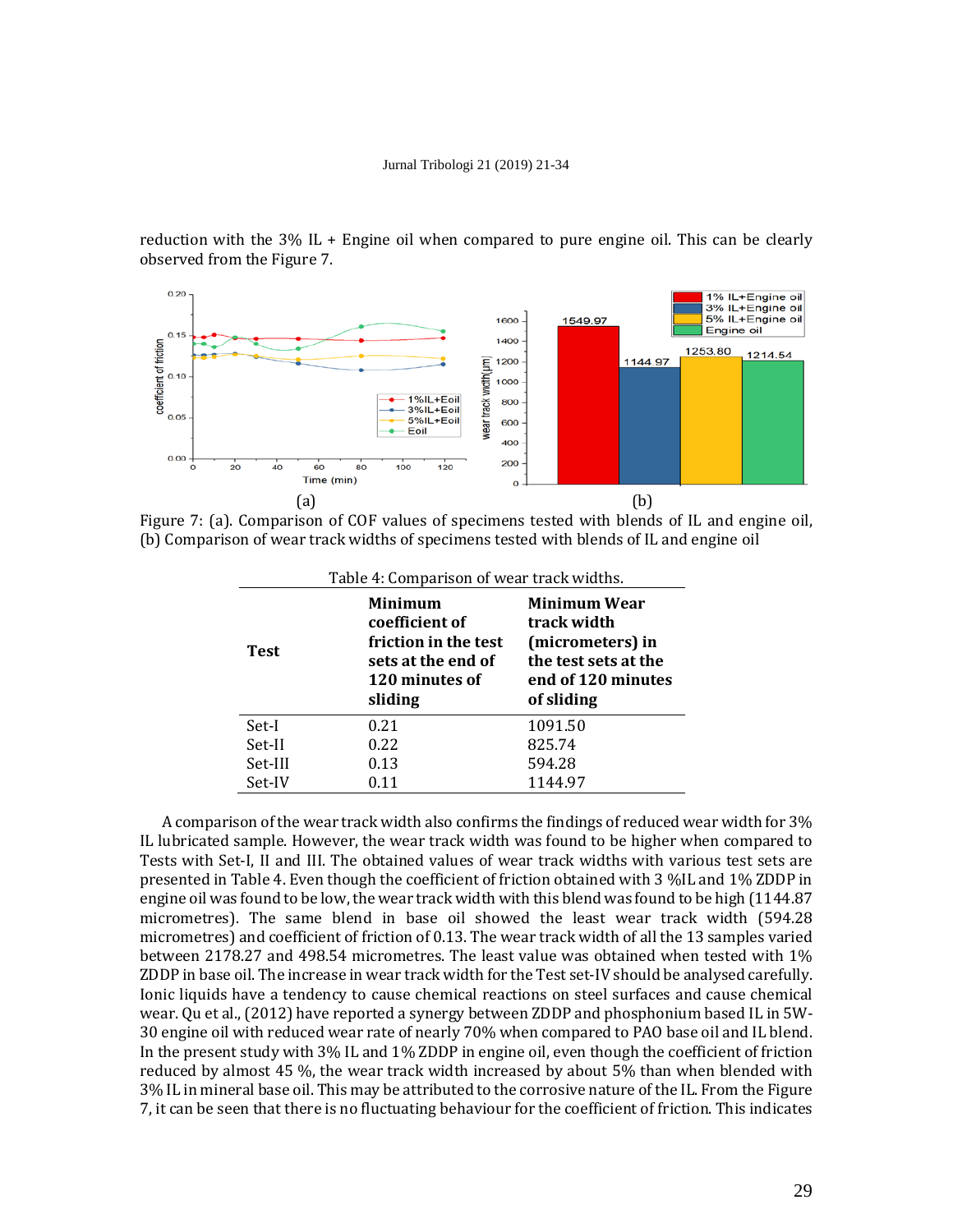simultaneous occurrence of a steady coefficient of friction and progressive removal of material resulting in an increased wear track width.

### **3.5 Surface Analysis**

Figures 8-10 show the SEM morphological analysis of the wear scar on the surface of samples tested with 1%, 3% and 5% of IL and 1% ZDDP blends in mineral base oil. Figure 11 presents the unworn surface of the cylinder sleeve specimen. The honing marks can be clearly observed on the surface. The samples were observed under two magnifications, 1000X and 2000X. Figure 8 presents the samples with 1% IL lubrication, Figure 9 presents 3% IL lubricated samples and Figure 10 presents 5% IL lubricated samples.

From an initial observation at 1000X magnification, it is evident that all the samples had mild scuffing damage from the wear test. Material has been pulled away spontaneously from the surface similar to a spalling process. The counter facing pin used was hemispherically tipped. As the contact zone are is very small, it resulted in high initial contact pressures. High contact pressures along with sliding produced sufficient tractive forces to pull away the material from the surface. The flake like appearance much evident on the surface of 3% IL tested sample (Figure 9) indicates high contact pressures and traction. Furthermore, the mechanism of wear is a combination of mild adhesion as well as mild abrasion, even though the dominant mechanism is adhesion. Since the pin material was AISI 52100 steel and has a higher hardness compared to the cast cylinder sleeve sample, mild abrasion is seen on the 5 % IL tested sample (Figure 10). Surface films were not detected in any of the three samples.



Figure 8: SEM of the wear scar on the cylinder sleeve surface with 1% IL (a) 1000X (b) 2000X.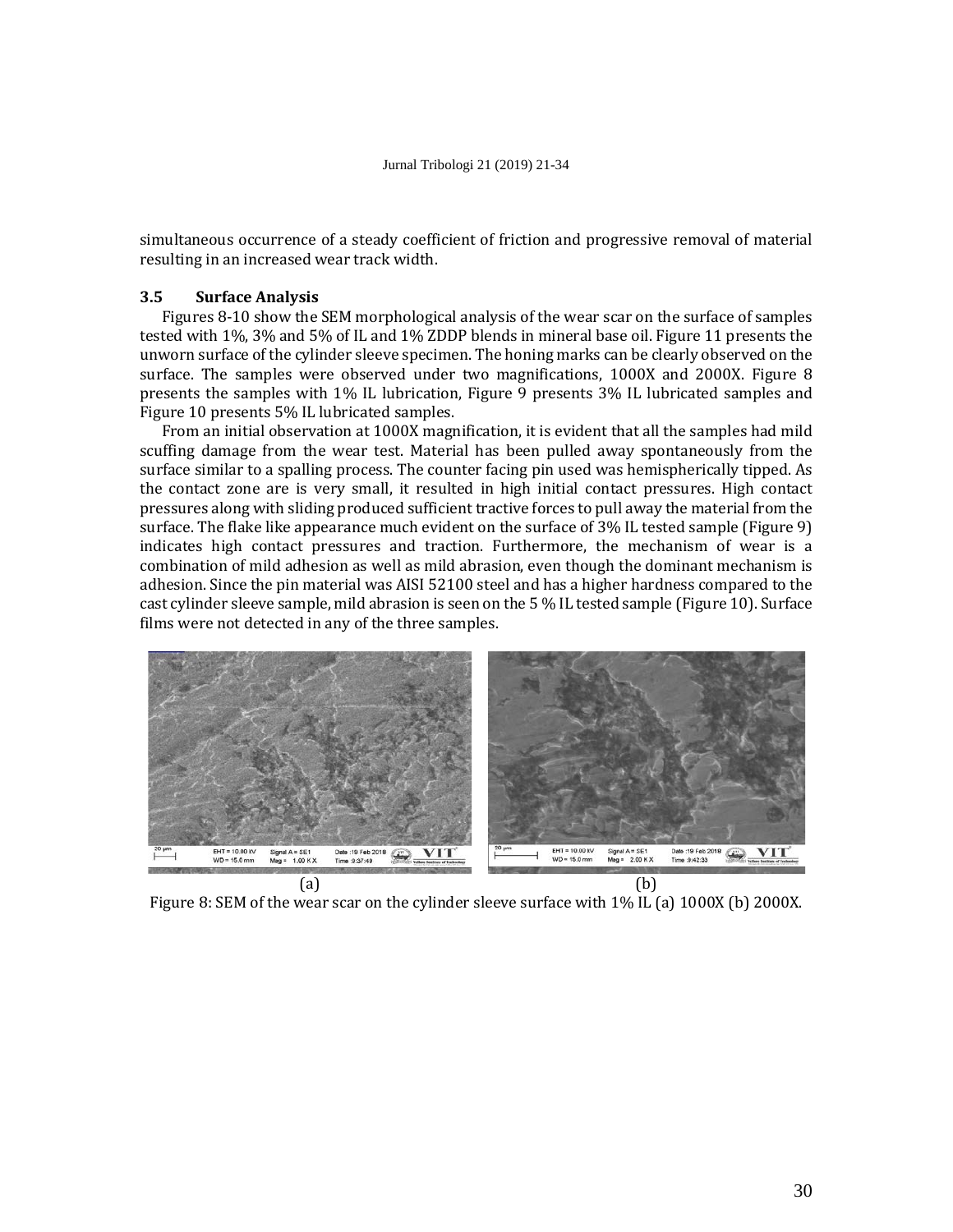

Figure 9: SEM of the wear scar on the cylinder sleeve surface with 3% IL (a) 1000X (b) 2000X.



Figure 10: SEM of the wear scar on the cylinder sleeve surface with 5% IL (a) 1000X; (b) 2000X.



Figure 11: SEM image of the unworn surface of sleeve specimen at 2000X.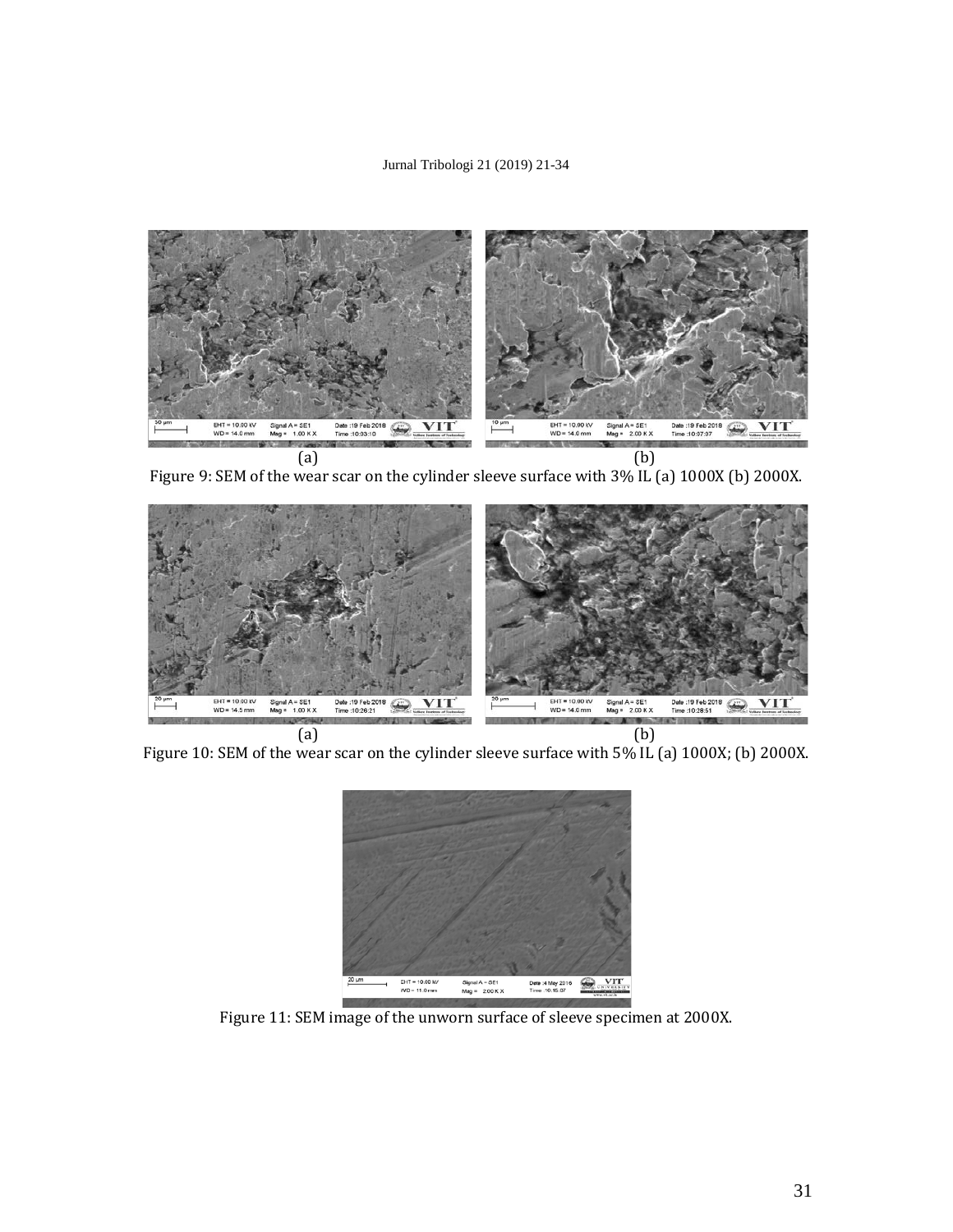| Table 6: Comparison of the EDS results. |                             |               |               |
|-----------------------------------------|-----------------------------|---------------|---------------|
|                                         | <b>Weight % of Elements</b> |               |               |
| Element                                 | 1% IL                       | 3% IL         | 5% IL         |
|                                         | <b>Sample</b>               | <b>Sample</b> | <b>Sample</b> |
| C K                                     | 12.76                       | 7.44          | 8.06          |
| 0K                                      | 7.62                        | 4.31          | 5.47          |
| P K                                     | 0.55                        | 1.02          | 1.66          |
| Fe L                                    | 78.75                       | 82.03         | 80.50         |
| Zn L                                    | 0.33                        | 2.17          | 3.37          |
| Si K                                    | 0.0                         | 1.90          | 0.0           |
| S K                                     | 0.0                         | 1.14          | 0.93          |

Table 6 presents the EDS results of the samples tested with 1%, 3% and 5 %ILs. The presence of constituents of ZDDP and IL are observed on the wear track surface. The presence of P as well as Zn is found to be maximum in the 5% sample. The higher percentage of phosphorous may be due to the presence of the same in both IL as well as ZDDP.

### **4.0 CONCLUSIONS**

The ionic liquid Trihexyltetradecyl phosphonium bis (2,4,4-tri-methyl pentyl) phosphinate was mixed with base oil at different weight percentages, viz. 1%, 3% and 5% by volume. Base oil blends with varying concentrations of Zinc dialkyldithiophosphate (0.1%, 0.5%, and 1%) were also prepared. These blends were tested individually and also in blends of specific combinations. One set of tests were conducted with engine oil blended with IL and ZDDP. The observations were that:

- (a) The blend of 3% IL and 1% ZDDP in base oil exhibited a low coefficient of friction and wear track width compared to the other samples.
- (b) The blend of 3% IL and 1 % ZDDP in engine oil also exhibited a low coefficient of friction without any fluctuations during the entire test. A good synergy was observed in this case with the IL and ZDDP.
- (c) SEM analysis of the wear track surfaces revealed a combination of mild adhesive and abrasive wear when tested with IL and ZDDP in base oil. However, a tribofilm formation was not detected in any of the samples.

### **REFERENCES**

- Amiril, S. A. S., Rahim, E. A., & Syahrullail, S. (2017). A review on ionic liquids as sustainable lubricants in manufacturing and engineering: Recent research, performance, and applications. Journal of Cleaner Production, 168, 1571-1589.
- Anand, M., Hadfield, M., Viesca, J. L., Thomas, B., González, R., Cantrill, R., & Hernández Battez, A. (2016). Assessing boundary film forming behavior of phosphonium ionic liquids as engine lubricant additives. Lubricants, 4(2), 17.
- Anil, P.M. & Rajamohan, V. (2017). Influence of surface roughness and ZDDP additive on the friction and wear of reciprocating sliding surfaces at high contact pressures. Industrial Lubrication and Tribology, 69(5), 738-749.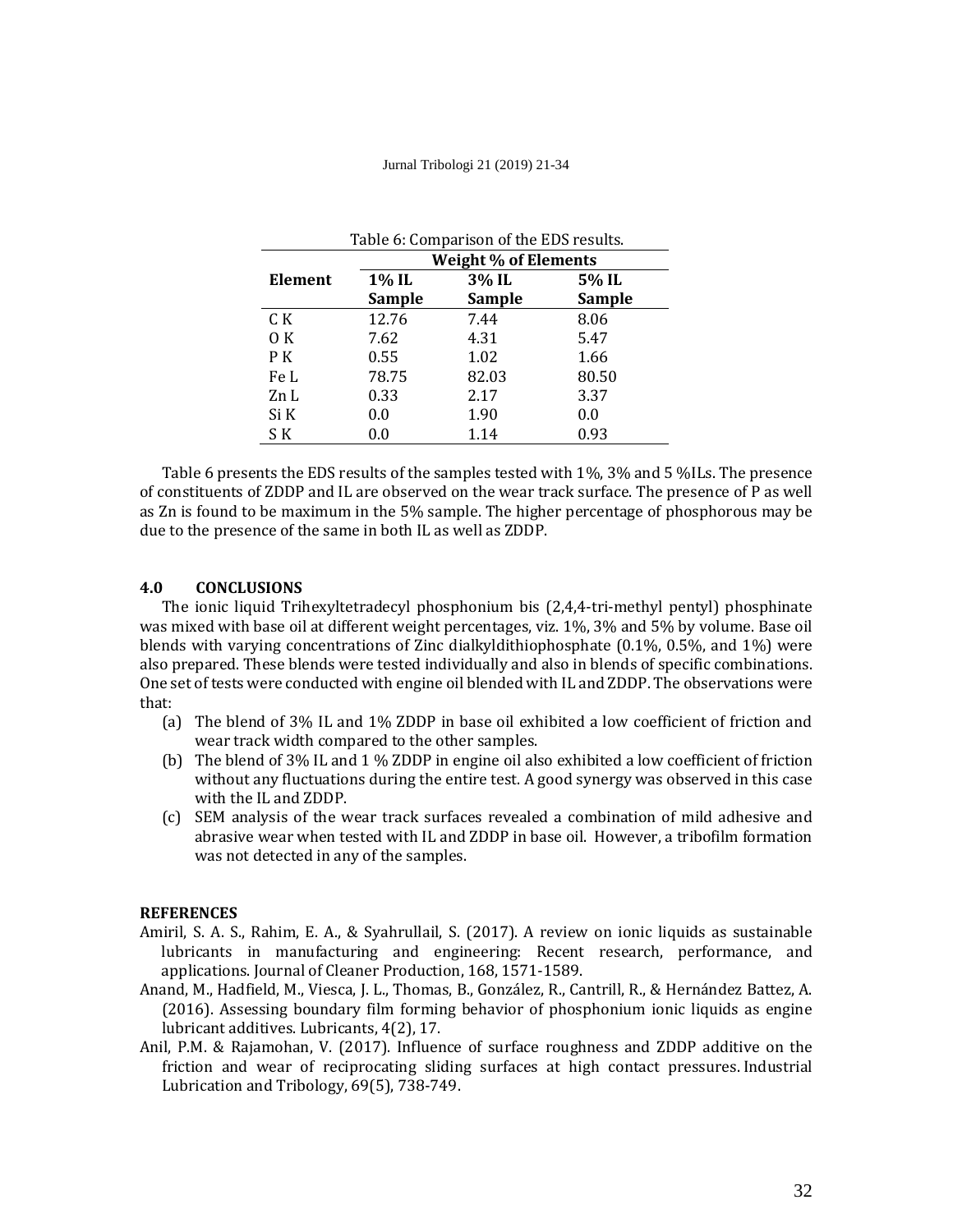- Atkin, R., & Warr, G. G. (2007). Structure in confined room-temperature ionic liquids. The Journal of Physical Chemistry C, 111(13), 5162-5168.
- Bermúdez, M. D., Jiménez, A. E., & Martínez-Nicolás, G. (2007). Study of surface interactions of ionic liquids with aluminium alloys in corrosion and erosion–corrosion processes. Applied Surface Science, 253(17), 7295-7302.
- Brinksmeier, E., Meyer, D., Huesmann-Cordes, A. G., & Herrmann, C. (2015). Metalworking fluids— Mechanisms and performance. CIRP Annals, 64(2), 605-628.
- Davis, B., Schueller, J. K., & Huang, Y. (2015). Study of ionic liquid as effective additive for minimum quantity lubrication during titanium machining. Manufacturing Letters, 5, 1-6.
- Dörr, N. (2012). Special issue on ionic liquids as lubricants, 889-890.
- Gebbie, M. A., Valtiner, M., Banquy, X., Fox, E. T., Henderson, W. A., & Israelachvili, J. N. (2013). Ionic liquids behave as dilute electrolyte solutions. Proceedings of the National Academy of Sciences, 110(24), 9674-9679.
- Guo, Y., Qiao, D., Han, Y., Zhang, L., Feng, D., & Shi, L. (2015). Application of alkylphosphate ionic liquids as lubricants for ceramic material. Industrial & Engineering Chemistry Research, 54(51), 12813-12825.
- Horn, R. G., Evans, D. F., & Ninham, B. W. (1988). Double-layer and solvation forces measured in a molten salt and its mixtures with water. The Journal of Physical Chemistry, 92(12), 3531-3537.
- Jiménez, A. E., Bermudez, M. D., Iglesias, P., Carrión, F. J., & Martínez-Nicolás, G. (2006). 1-N-alkyl-3-methylimidazolium ionic liquids as neat lubricants and lubricant additives in steel– aluminium contacts. Wear, 260(7-8), 766-782.
- Li, X., Murashima, M., & Umehara, N. (2018). Effect of nanoparticles as lubricant additives on friction and wear behavior of tetrahedral amorphous carbon (ta-C) coating. Jurnal Tribologi, 16, 15-29.
- Lee, K., Hwang, Y., Cheong, S., Choi, Y., Kwon, L., Lee, J., & Kim, S. H. (2009). Understanding the role of nanoparticles in nano-oil lubrication. Tribology Letters, 35(2), 127-131.
- Mendonça, A. C., Malfreyt, P., & Padua, A. A. (2012). Interactions and ordering of ionic liquids at a metal surface. Journal of chemical theory and computation, 8(9), 3348-3355.
- Min, Y., Akbulut, M., Sangoro, J. R., Kremer, F., Prud'homme, R. K., & Israelachvili, J. (2009). Measurement of forces across room temperature ionic liquids between mica surfaces. The Journal of Physical Chemistry C, 113(37), 16445-16449.
- Palacio, M., & Bhushan, B. (2010). A review of ionic liquids for green molecular lubrication in nanotechnology. Tribology Letters, 40(2), 247-268.
- Perkin, S., Albrecht, T., & Klein, J. (2010). Layering and shear properties of an ionic liquid, 1-ethyl-3-methylimidazolium ethylsulfate, confined to nano-films between mica surfaces. Physical chemistry chemical physics, 12(6), 1243-1247.
- Perkin, S. (2012). Ionic liquids in confined geometries. Physical Chemistry Chemical Physics, 14(15), 5052-5062.
- Pham, T. P. T., Cho, C. W., & Yun, Y. S. (2010). Environmental fate and toxicity of ionic liquids: a review. Water research, 44(2), 352-372.
- Plechkova, N. V., & Seddon, K. R. (2008). Applications of ionic liquids in the chemical industry. Chemical Society Reviews, 37(1), 123-150.
- Popov, V. L. (2010). Contact mechanics and friction (pp. 231-253). Berlin: Springer Berlin Heidelberg.
- Qu, J., Blau, P. J., Dai, S., Luo, H., & Meyer, H. M. (2009). Ionic liquids as novel lubricants and additives for diesel engine applications. Tribology Letters, 35(3), 181-189.